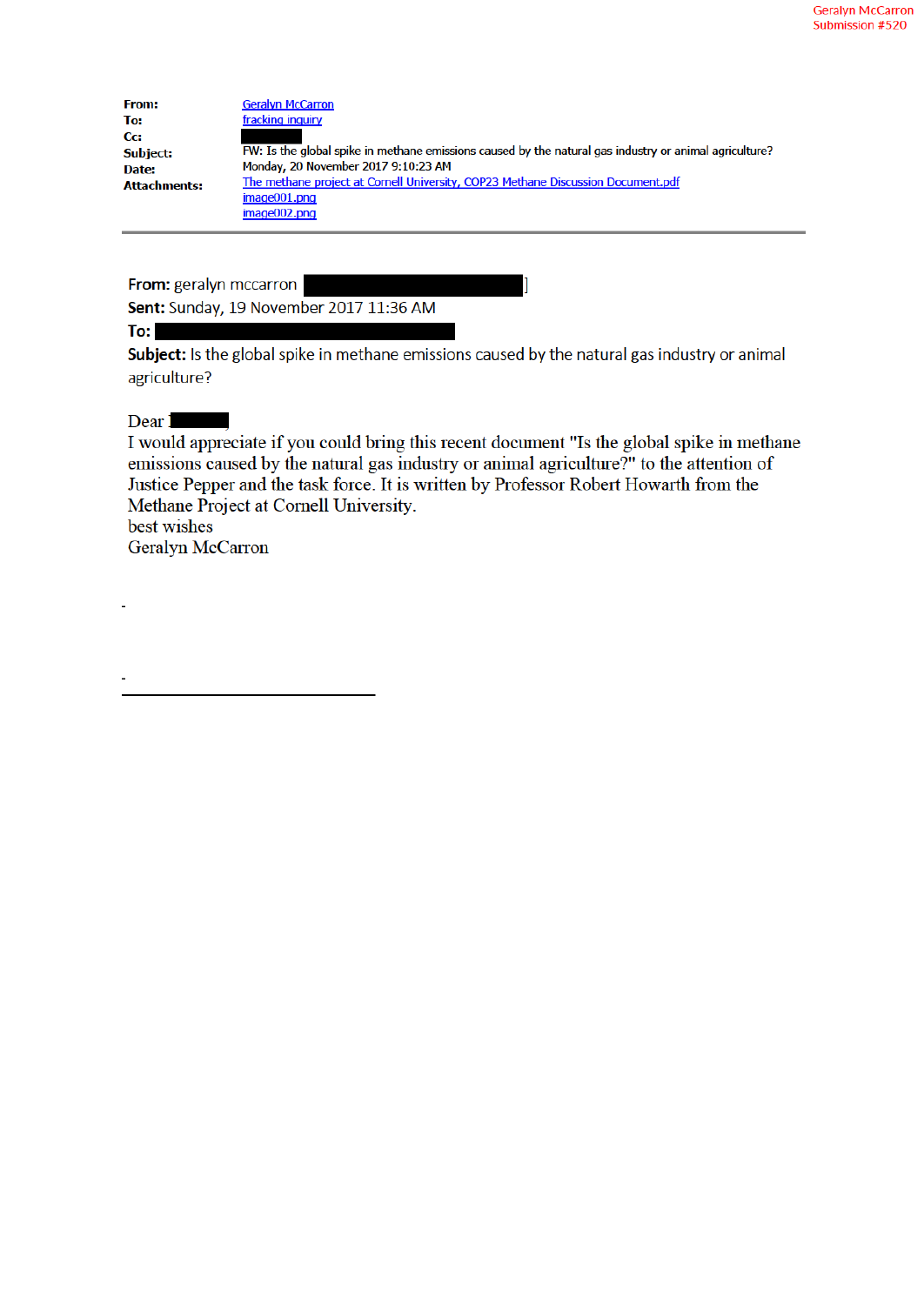

The Methane Project at Cornell University

## **COP23 Press Event: Tuesday, 14 Nov, 2017, 16:00. Theatre of BULA Zone 3, Bonn, Germany**

"Is the global spike in methane emissions caused by the natural gas industry or animal agriculture? Reconciling the conflicting views."

Robert Howarth, *the David R. Atkinson Professor of Ecology*

Major points:

 Methane is an important greenhouse gas and is currently responsible for an amount of global warming equal to approximately 60% of that caused by carbon dioxide. Methane reductions offer one of the few available approaches to immediately slow the rate of global warming, since the climate responds more quickly to decreases in methane compared to carbon dioxide.

\_\_\_\_\_\_\_\_\_\_\_\_\_\_\_\_\_\_\_\_\_\_\_\_\_\_\_\_\_\_\_\_\_\_\_\_\_\_\_\_\_\_\_\_\_\_\_\_\_\_\_\_\_\_\_\_\_\_\_\_\_

- A very recent paper published in the journal *Nature*<sup>1</sup> uses the C<sup>14</sup>radioactive carbon content of methane in ice-core bubbles to conclude that natural seeps of methane from ancient sources, (i.e. formed millions of years ago) are much smaller than previously thought. This implies that anthropogenic (fossil fuel) emissions of methane in recent decades must be proportionally higher than previously thought. The  $C^{14}$  content of atmospheric methane in the late 20<sup>th</sup> century indicated that 30% of all methane emissions (natural and human-caused) were from ancient sources; thus, if the natural seep emissions have been overestimated<sup>1,</sup> the fossil-fuel emissions have been underestimated by an equal amount.
- $\bullet$  With the upward revision of fossil-fuel sources required by the recent natural seep data<sup>1</sup>, our estimates for the global methane budget suggest that half of all human-caused methane emissions in the late 20<sup>th</sup> century came from fossil fuel use, with the other half coming from animal agriculture, rice agriculture, sewage treatment plants, landfills, and biomass burning combined.
- Methane emissions and atmospheric concentrations were steady for a decade at the end of the 20<sup>th</sup> Century through 2005 or so but have been rising rapidly ever since that time. Human-caused methane emissions are now 6% greater than in 2000, an increased flux of 20 Tg per year.
- Using satellite data, two recent papers<sup>2,3</sup> concluded that the increase in methane emissions globally over the past decade was due largely to an increased source in the United States. This coincides with the explosion in shale gas and shale oil development in the United States, which may well be the cause of increased methane emissions globally<sup>2</sup>. No other major changes in the US economy appear likely to have resulted in changes in methane emissions over this time.
- Methane emissions estimated from the satellite data are within the range of those measured by other integrative, top-down approaches, but are higher than estimates from additive, bottom-up studies upon which the US EPA relies. Some of these bottom-up studies have recently been called into question because of systematic methodological problems with instrument calibration. A formal investigation by the Inspector General of the US EPA is now underway to examine this.
- Several high visibility papers published in 2016 used the  $C^{13}$  stable carbon isotopic composition of atmospheric methane to infer what is driving changes in methane emissions over time. Two of these, published in *Science<sup>4</sup>* and *Nature*<sup>5</sup> concluded that increased methane emissions over the past decade were likely caused by animal agriculture, particularly emissions from cows and cattle.